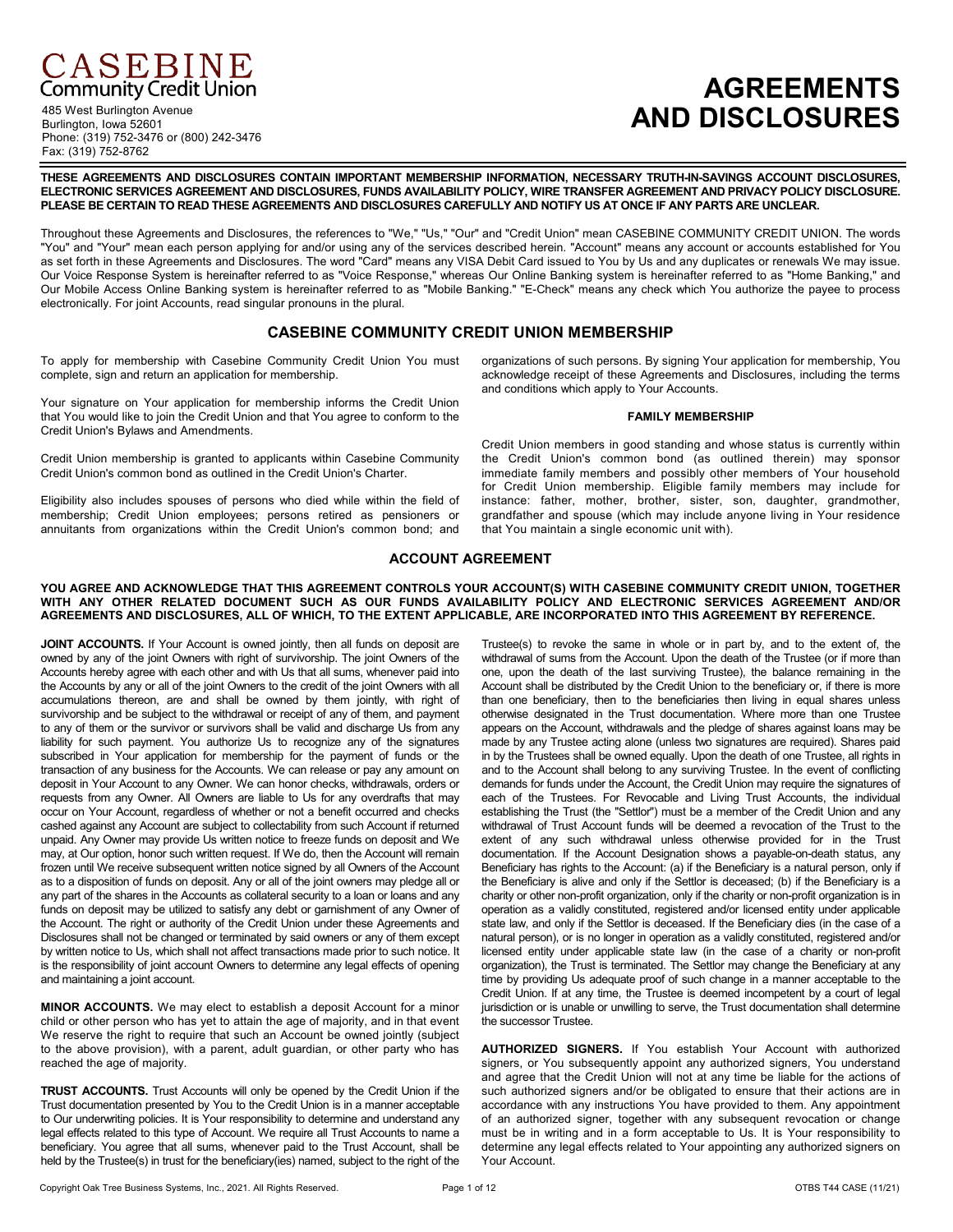#### **ACCOUNT AGREEMENT (continued)**

**PAYABLE-ON-DEATH STATUS.** If the Account Designation shows a payable-on-death status, any Beneficiary has rights to the Account: (a) if the Beneficiary is a natural person, only if the Beneficiary is alive and only if You and any joint Owners are deceased; (b) if the Beneficiary is a charity or other non-profit organization, only if the charity or non-profit organization is in operation as a validly constituted, registered and/or licensed entity under applicable state law, and You and any joint Owners are deceased. Upon Your death and the death of any joint Owners, the funds on deposit will be paid to the beneficiary(ies) of record in equal shares unless You designated otherwise. If, however, none of the payable-on-death beneficiaries You named is alive (or in operation as a validly constituted, registered and/or licensed entity under applicable state law in the case of a charity or nonprofit organization) at Your death, the funds will be paid to the party or parties as required by applicable law. It is the responsibility of all Account Owners to determine any legal effects of opening and maintaining an Account with payable-on-death status.

**FIDUCIARY ACCOUNTS.** If Your Account is established as a fiduciary Account, You warrant that You are authorized to open a fiduciary Account and understand that such Accounts will only be opened by the Credit Union if the documentation presented by You to the Credit Union is in a manner acceptable to Our underwriting policies. In no event will the Credit Union be liable for the actions of the fiduciary and/or obligated to ensure that the fiduciary's actions are in accordance with any instructions that have been provided to them. It is Your responsibility to determine and understand any legal effects related to this type of Account.

**ARBITRATION.** Any controversy or claim arising out of or relating to these Agreements and Disclosures, or the breach thereof, shall be settled by arbitration administered by the American Arbitration Association in accordance with its Arbitration Rules and judgment on the award rendered by the arbitrator(s) may be entered in any court having jurisdiction thereof. All parties hereby waive and give up all rights to a jury trial or class action relief.

**INDEMNITY.** You agree to indemnify and hold harmless the Credit Union and their successors and assigns, from any claim, action, liability, loss, damage or suit, arising out of any action or inaction on Our part in connection with these Agreements and Disclosures and/or Your failure to abide by its terms. In the event of any claim made by or against Us, We shall provide You with reasonable and timely notice of such claim, and thereafter You shall at Your own expense promptly defend, indemnify, protect and hold harmless the Credit Union against said claim or any loss or liability thereunder. In the event You fail to defend and/or indemnify and hold Us harmless, then in such instance We shall have full rights to defend, pay or settle said claim on Your behalf without notice to You and with full right of recourse against You for all fees, costs, expenses and payments made or agreed to be paid to discharge said claim. You further agree to pay all reasonable attorneys' fees necessary to enforce such provision. Such indemnity shall be unlimited in amount and duration and be binding upon and inure to the benefit of all parties, their successors, assigns and personal representatives.

**POWER OF ATTORNEY.** If You name a person to act as Your attorney-infact or agent in any way with Your Account, We are only obligated to deal with such person if We, in Our sole judgment, approve of the form of appointment and the supporting documentation. It is Your responsibility to determine and understand any legal effects related to this type of Account.

**DEPOSIT OF ITEMS.** You may make deposits to Your Account using any method available from Us. Such methods may include deposits made in person, by mail, electronic means, remote deposit capture, and any other means that may become available. We have the right to refuse to accept any check or instrument for deposit at Our sole discretion. If You deposit an item and it is returned unpaid, We will debit Your Account for the amount of the item and charge You a fee. You will be liable to Us for the amount of any item You deposit which is returned unpaid, and in addition, will be responsible for any of Our costs and expenses incurred in the collection of such returned item from You, including reasonable attorneys' fees. Subject to Our Funds Availability Policy, You may not be able to withdraw funds from Your Account until We have received final settlement for any items deposited. If You make a deposit on a Saturday, Sunday, or a holiday, or after Our predetermined cut-off hour on business days, the deposit will be credited to Your Account as of the next business day.

**COLLECTION AND PROCESSING OF ITEMS.** In processing items You have deposited for collection, We are only Your agent and assume no responsibility beyond the exercise of ordinary care. Any item deposited is subject to final settlement in cash or credit. We may use any method We feel is appropriate to collect items, which may include use of a Federal Reserve Bank. We are not responsible for the acts of any third party We use for the collection of items including responsibility for lost items. If We

use a local clearinghouse in the collection of items, You authorize Us to do so and to act in accordance with any applicable rules and regulations. We may permit You to withdraw funds from Your Account before final settlement has been made, however, if final settlement is not made, We have the right to charge Your Account or otherwise require You to repay such funds. In processing items presented for payment on Your Account, We will pay such items each business day based solely on an order of Our choosing. This means that the transactions may not be processed in the order in which they occurred and that You could incur multiple fees in a single day should there be insufficient funds to pay all items presented that day.

**OVERDRAFT PROTECTION.** To the extent permitted by law, You authorize Us to transfer funds from other Accounts You may have with Us in necessary multiples (or in such increments as We may from time to time determine) to Your Account to cover any overdraft. If You have a line of credit with Us, transfers will be made first from Your primary share Account, provided You have enough available funds in that Account, then from Your line of credit up to Your available credit limit, and then We may elect to pay such overdraft, subject to any preference You have indicated to Us for clearing any overdraft(s). Overdraft transfers are subject to a transfer fee. You hold Us harmless from any and all liability which might otherwise exist if a transfer does not occur.

**OVERDRAFTS.** You understand and agree that We may from time to time, and at Our sole discretion, pay certain items in order to cover an overdraft, and charge You a fee for doing so. You further understand that payment of any overdrafts will be made in an order of Our choosing. You hold Us harmless from any and all liability which might otherwise exist if We do not pay an overdraft. If You would like to opt-out, that is, if You would prefer We not pay any share draft that would overdraw Your share draft Account, You may opt-out by writing to Us at 485 West Burlington Avenue, Burlington, Iowa 52601 or by calling Us at (800) 242-3476, and informing Us of Your intention to opt-out.

**NOTICE OF RECEIPT OF ACH ITEMS.** Under the operating rules of the National Automated Clearing House Association which are applicable to ACH transactions involving Your account and as permitted by law, We are not required to give You next day notice of receipt of an ACH item, and We will not do so. We will continue to notify You of the receipt of payments in the periodic statements We provide to You.

**PROVISIONAL PAYMENT (ACH ORIGINATION).** Credits given by any Receiving Depository Financial Institution to the receiver with respect to any automated clearing house credit entries subject to Article 4A of the Uniform Commercial Code (UCC-4A), are provisional until the Receiving Depository Financial Institution has received final settlement through a Federal Reserve Bank, or has otherwise received payment as provided in §4A-403(a) of UCC-4A. If the Receiving Depository Financial Institution does not receive such final settlement or payment, then they shall be entitled to a refund from the receiver of the amount so credited, and We shall not be deemed to have paid the receiver the amount of such entry.

PROVISIONAL PAYMENT (ACH RECEIPT). Credit given by Us to You with respect to any automated clearing house credit entry is provisional until We receive final settlement for such entry through a Federal Reserve Bank. If We do not receive final settlement, You are hereby notified and agree that We are entitled to a refund of the amount credited to You in connection with such entry, and the party making payment to You via such entry (i.e., the originator of the entry) shall not be deemed to have paid You the amount of such entry.

**CHOICE OF LAW.** We may accept payments on Your behalf for Your account which have been transmitted through one or more Automated Clearing Houses ("ACH") and which are not subject to the Electronic Fund Transfer Act. Your rights and obligations with respect to such payments shall be construed in accordance with and governed by the laws of the State of New York as provided by the operating rules of the National Automated Clearing House Association, which are applicable to ACH transactions involving Your account.

**EXPENSES.** If We incur any costs or expenses as a result of any attachment, garnishment or levy against Your Account, You will reimburse Us for such costs or expenses or We may charge them to Your Account.

**INACTIVE OR DORMANT ACCOUNTS.** Inactive Accounts (share Accounts with no withdrawals or deposits within a one-year period, or share draft Accounts with no withdrawals or deposits within a six month period) may be subject to an Inactive Account Fee. If no activity occurs in Your account within the time period specified by applicable state law, the property in Your account may be subject to transfer to the appropriate state authority ("escheatment"). We have no liability if Your Account becomes dormant and is therefore subject to escheatment in accordance with applicable state law.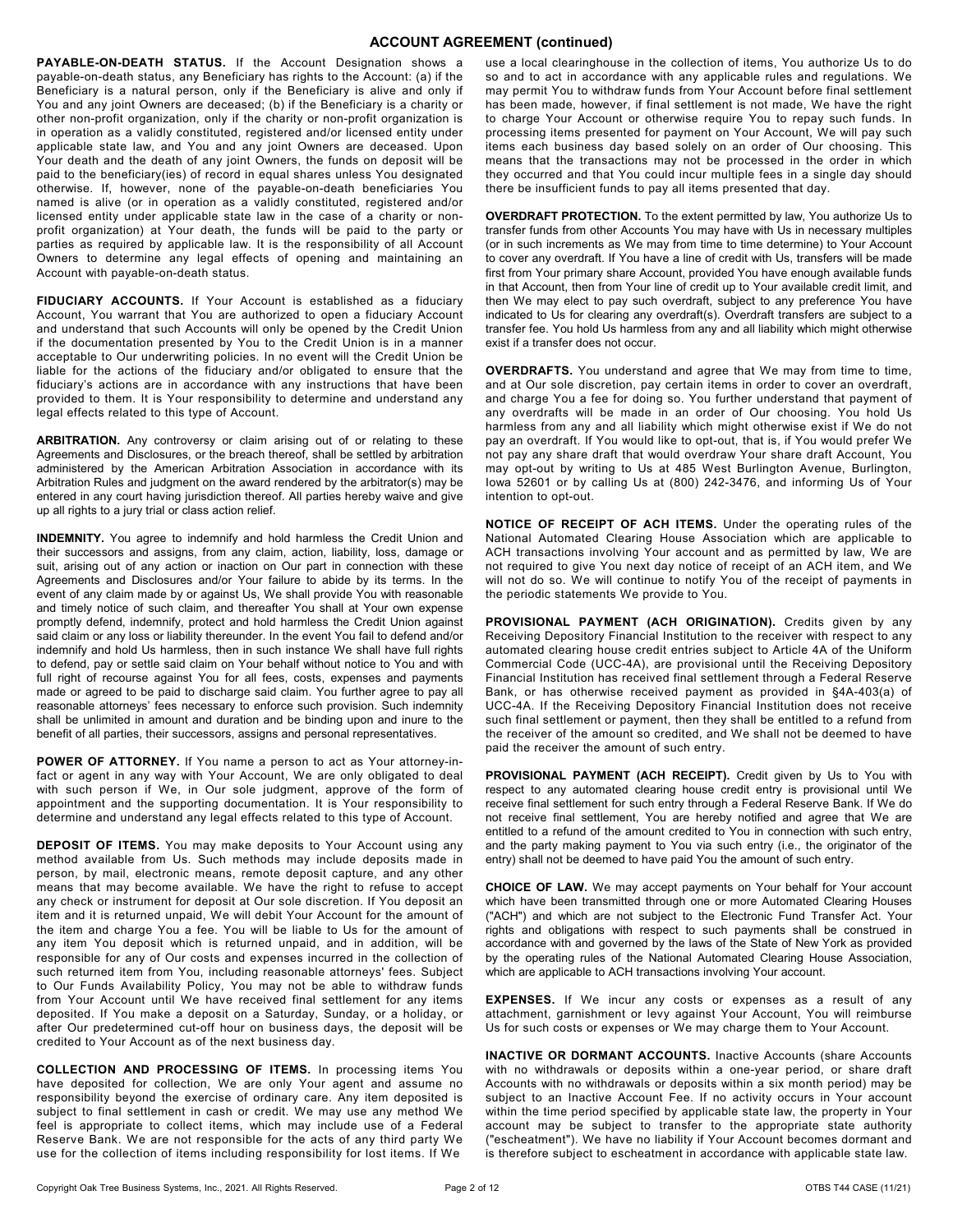#### **ACCOUNT AGREEMENT (continued)**

**LIEN IMPRESSMENT AND SET-OFF.** You agree that We may impress and enforce a statutory lien upon Your Accounts with Us to the extent You owe Us any money and We may enforce Our right to do so without further notice to You. We have the right to set-off any of Your money or property in Our possession against any amount You owe Us. The right of set-off and Our impressed lien does not extend to any Keogh, IRA or similar tax deferred deposit You may have with Us. If Your Account is owned jointly, Our right of set-off and Our impressed lien extends to any amount owed to Us by any of the joint Owners.

**MINIMUM BALANCE REQUIREMENTS, FEES AND SERVICE CHARGES.** You agree to pay Us any applicable fees or charges, and are responsible for any minimum balance requirements and deposit requirements called for in Our Agreements and Disclosures provided to You when You opened Your Account. In any case and with proper notice to You, fees, charges, balance requirements and deposit requirements may be changed by Us from time to time.

**SUSPENSION OF SERVICES.** We have the right to suspend the benefit of any Credit Union service at any time for reasonable cause. At Our discretion, We also have the right to pay any check presented for payment from Your Account after Your Account is closed or suspended and to recover such amount paid from You. Account services are available to those members in good standing with the Credit Union. We reserve the right to cancel or suspend services to a member who is not in good standing, which includes members that have: (a) a delinquent loan; (b) a Primary Share Account balance below the \$5.00 minimum; (c) an unresolved deposited returned check; (d) any unpaid and uncollected fees; or (e) a negative balance on an Account.

**ASSIGNABILITY.** You may not assign or transfer any interest in Your Account.

**AGREEMENTS AND DISCLOSURES.** The Agreements and Disclosures provided to You at the time You opened Your Account and referred to throughout this Agreement, contain: (a) a list of fees and charges applicable to Your Account; (b) the dividends and applicable Annual Percentage Yield (APY); (c) how dividends are credited or compounded; and (d) other pertinent information related to Your Account. Your Agreements and Disclosures may be amended by Us from time to time in a manner as prescribed by law.

**STOP PAYMENTS.** You may ask Us orally to stop payment on a share draft. For any such request to remain valid, however, You must also supply Us with a written request within 14 days after You make any such oral request. Stop payment requests are also subject to the terms and conditions of the Order For Stop Payment form related to any such request. Your request must be given to Us in a timely manner so that We have a reasonable opportunity to act on Your request. A written stop payment request is effective for six months. If at the end of 6 months You request Us to continue the stop payment order, that request will be treated as a new request. We are not liable if We pay a share draft which You have requested Us to stop payment on as long as We act in good faith and exercise ordinary care.

In any event, any damages that We might otherwise be liable for shall not exceed the amount of the involved share draft. If We do pay a share draft for which You have requested stop payment and as a result any other item is returned unpaid by Us due to nonsufficient funds, We are not liable for any consequences resulting from such action. If Your Account is a joint Account, any Owner of the Account may request a stop payment. Any release of a stop payment order must be made by the person who made the request. If You ask Us to stop payment on a pre-authorized transfer, Your request will be processed under the provisions of Our Electronic Fund Transfer Agreement with You.

You may also ask Us to replace a lost, destroyed or stolen cashier's, teller or certified check and if You do, You agree to execute a declaration of loss and claim for reimbursement form together with any other documentation We may require, such as an affidavit. Regardless of the type of documentation presented to Us, the request must be in a form acceptable to the Credit Union and given to Us in a timely manner so that We have a reasonable opportunity to act on such request. Such declaration of loss and claim for reimbursement will not become effective until the later of: (a) the 90th day after the date of the check (or 90th day following the date of acceptance, in the case of a certified check); or (b) the date We receive the declaration of loss and claim for reimbursement together with any other required documentation.

**SHARE DRAFTS AND OTHER ACCOUNT ACCESS DEVICES.** Any share draft or other Account access device which does not meet Our standards for acceptance may be rejected by Us, whether such standards are established by law, regulation or Our own policy.

**POSTDATED, STALE OR OVERDRAFT SHARE DRAFTS.** You understand that postdating a share draft will have no effect on whether or not it is honored prior to or after the date of any such share draft. A stale share draft is any share draft received by Us that is dated 6 months or more prior to the date of receipt. We may pay or refuse to pay any postdated, stale or overdraft share draft, or other item presented for payment on Your Account without any liability.

**SHARE DRAFT SAFEKEEPING.** Share draft Safekeeping is automatic on Your Account and Your cancelled share drafts will not be returned to You. You understand that cancelled share drafts retained by Us are later destroyed after a reasonable period of time. If You subsequently request a copy of a share draft and We are unable to supply it, then We shall not be liable for any damage You may sustain in excess of the face amount of the involved share draft.

**PERIODIC STATEMENTS.** You will be provided with a periodic statement showing activity on Your Account. If You believe any statement reflects discrepancies, You must notify Us of such discrepancies within 30 days from the date We mailed the statement to You. If the discrepancy noted is the result of an electronic fund transfer, then the provisions of Our Electronic Fund Transfer Agreement with You will control resolution of the matter.

**AMENDMENTS.** This Agreement may be amended by Us at any time, in which case We will provide You with a notice of amendment as required by law or regulation.

**NOTIFICATION OF ADDRESS CHANGE.** You will notify Us promptly in writing with Your signature if You move or otherwise have a change of address. In the event We are unable to locate You, You agree to pay all fees associated with maintaining an invalid address in Our records and any costs and locator fees incurred in Our locating efforts.

**WAIVERS.** You agree and understand that Our failure or delay to exercise any right, remedy, power, or privilege available to Us pursuant to this Agreement shall not affect or disallow Our future exercise of that right, remedy, power or privilege.

**ELECTRONIC COMMUNICATIONS.** By applying for membership in the Credit Union, You authorize Us to send You, from time to time, and to the extent permitted by applicable law, electronic communications regarding the status of any share, share draft, and/or term Account(s) You maintain with Us. You also authorize Us to send You electronic communications regarding any other accounts You may maintain with Us from time to time including, but not limited to, loan accounts, credit line accounts, and credit card accounts. These electronic communications are sometimes referred to as "transactional or relationship messages."

You authorize Us to contact You using any wireless, cellular, mobile or other telephone number You have provided to Us on Your membership application, and at any wireless, cellular, mobile or other telephone number You may furnish to Us or We may obtain for You in the future. We may contact You using any electronic means We choose, which may include but is not limited to, voice messages, text messages and other similar electronic methods of communication. If You have furnished Us with any e-mail address(es), You understand and agree that We may send You e-mail messages regarding Your Account(s) with Us from time to time. If You have or subsequently enter into any separate consent to receive electronic documentation form, any communications covered by such disclosure and consent shall be subject to the terms and conditions set forth in that disclosure and consent.

You understand that the nature of electronic communications is such that anyone with access to Your wireless, cellular, mobile or other telephonic device or e-mail may be able to read or listen to such transactional or relationship messages from Us, and You agree that any person or party sending or leaving such messages shall have no liability for any consequences resulting from the interception of such messages by any other party. Without limitation, You also agree that You are responsible to pay all costs that You may incur as a result of any contact method We choose including, but not limited to, charges for telecommunications, wireless and/or internet charges.

**GOVERNING LAW.** This Agreement shall be governed by the laws of the State of Iowa, except to the extent that federal law controls.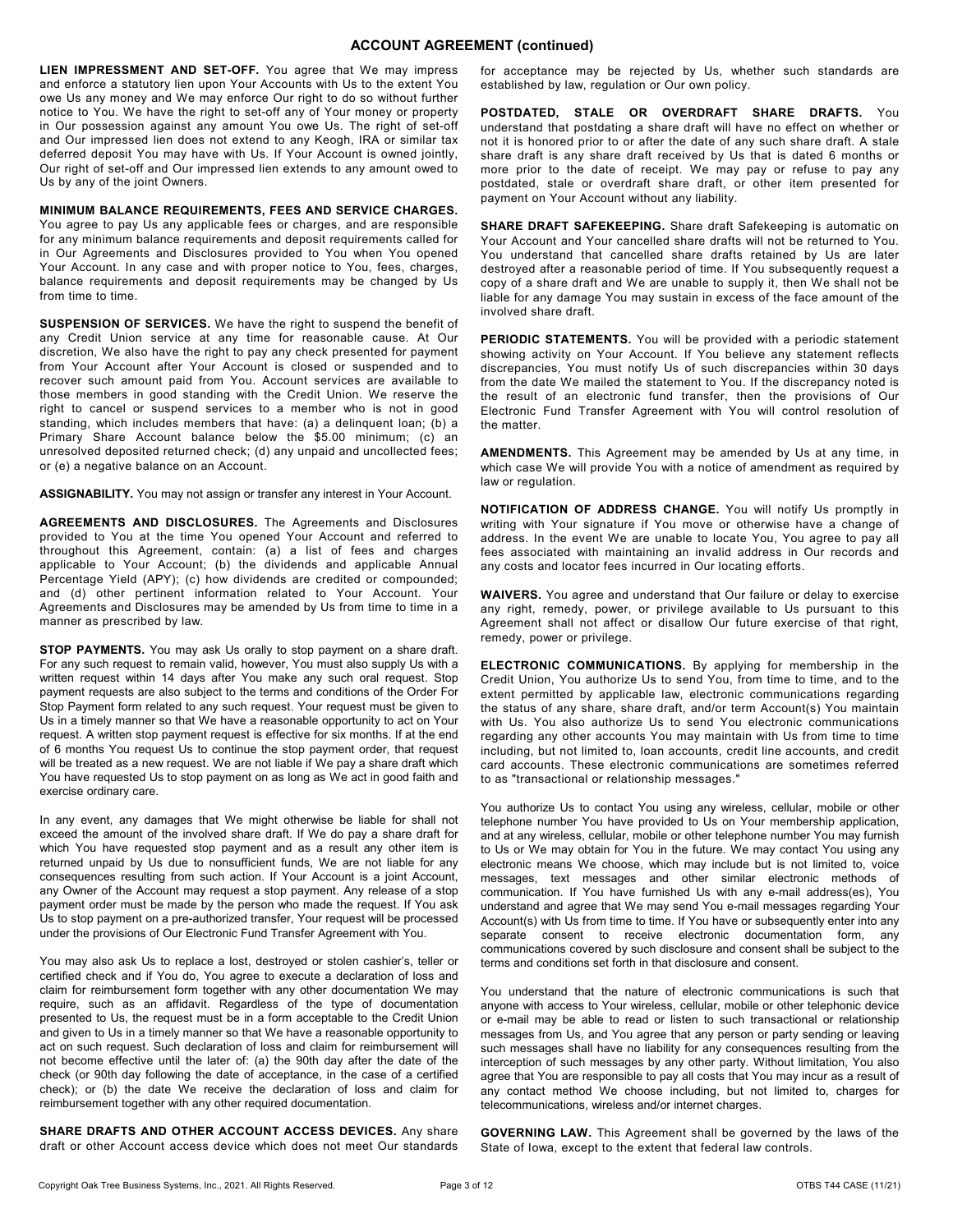#### **ACCOUNT DISCLOSURES**

**THE FOLLOWING DISCLOSURES CONTAIN IMPORTANT INFORMATION AND THE TERMS AND CONDITIONS OF ANY ACCOUNT OR ACCOUNTS THAT YOU MAY HAVE WITH US AND ARE PROVIDED AS REQUIRED BY THE TRUTH-IN-SAVINGS ACT. WHEREVER USED, "APY" MEANS ANNUAL PERCENTAGE YIELD.** 

#### **SPECIFIC TERMS APPLICABLE TO YOUR PRIMARY SHARE ACCOUNT**

**Variable Rate Information.** This Account is subject to a Variable Rate. For the current dividend rate and corresponding APY, refer to the accompanying account disclosure rate supplement which We have included with and made a part of this Disclosure.

**Minimum Balance Requirements.** The minimum balance required to open this Account is \$5.00. Except for youth Accounts, in order to earn the disclosed APY, You must maintain an average daily balance in Your Account that is at least equal to \$100.00. In order to avoid a fee, You must maintain a balance in Your Account each day at least equal to \$5.00.

**Transaction Limitations.** During any calendar month, You may not make more than six withdrawals from or transfers to another Credit Union Account of Yours or to a third party by means of a telephonic order or instruction. No transfers may be made by check, draft, debit card, if applicable, or similar order to a third party. If You exceed these limitations, Your Account may be subject to closure by the Credit Union.

#### **SPECIFIC TERMS APPLICABLE TO YOUR SECONDARY SHARE ACCOUNT**

**Variable Rate Information.** This Account is subject to a Variable Rate. For the current dividend rate and corresponding APY, refer to the accompanying Account Disclosure Rate Supplement which We have included with and made a part of this Disclosure.

**Minimum Balance Requirements.** In order to earn the disclosed APY, You must maintain an average daily balance that is greater than or equal to \$100.00. In order to avoid a fee, You must maintain a balance that is at least equal to \$5.00 each day.

**Transaction Limitations.** During any calendar month, You may not make more than six withdrawals from or transfers to another Credit Union Account of Yours or to a third party by means of a pre-authorized or automatic transfer or telephonic order or instruction, or by check, draft, debit card, if applicable, or similar order to a third party. If You exceed these limitations, Your Account may be subject to closure by the Credit

#### **SPECIFIC TERMS APPLICABLE TO YOUR CHRISTMAS CLUB ACCOUNT**

**Tiered Variable Rate Information.** This Account is subject to a Tiered Variable Rate. For the current dividend rate and corresponding APY, refer to the accompanying account disclosure rate supplement which We have included with and made a part of this Disclosure.

**Minimum Balance Requirements.** No minimum balance requirements apply to this Account.

**Transaction Limitations.** After Your Account is established, You may not make any withdrawals from Your Account, except for the scheduled withdrawal that occurs on October 16th of each year. On October 16th of each year (or on the next business day if October 16th is not a business day) We will transfer the entire balance then on deposit to Your Primary Share Account. If You exceed these limitations, Your Account may be subject to closure by the Credit Union.

#### **SPECIFIC TERMS APPLICABLE TO YOUR VACATION CLUB ACCOUNT**

**Tiered Variable Rate Information.** This Account is subject to a Tiered Variable Rate. For the current dividend rate and corresponding APY, refer to the accompanying account disclosure rate supplement which We have included with and made a part of this Disclosure.

**Minimum Balance Requirements.** No minimum balance requirements apply to this Account.

**Transaction Limitations.** After Your Account is established, You may not make any withdrawals from Your Account, except for the scheduled withdrawal that occurs on May 16th of each year. On May 16th of each year (or on the next business day if May 16th is not a business day) We will transfer the entire balance then on deposit to Your Primary Share Account.

If You exceed these limitations, Your Account may be subject to closure by the Credit Union.

#### **SPECIFIC TERMS APPLICABLE TO YOUR KASEY KOALA ACCOUNT (Ages 12 & Younger)**

**Variable Rate Information.** This Account is subject to a Variable Rate. For the current dividend rate and corresponding APY, refer to the accompanying account disclosure rate supplement which We have included with and made a part of this Disclosure.

**Minimum Balance Requirements.** The minimum balance required to open this Account is \$5.00.

**Transaction Limitations.** During any calendar month, You may not make more than six pre-authorized or automatic transfer or telephonic order or instruction. No transfers may be made by check, draft, debit card, if applicable, or similar order to a third party. If You exceed these limitations, Your Account may be subject to closure by the Credit Union.

**Additional Information.** When You have reached Your 13th birthday, Your entire balance will be transferred to a Teen Savers Account, subject to the terms and conditions of such Account.

#### **SPECIFIC TERMS APPLICABLE TO YOUR TEEN SAVER ACCOUNT (Ages 13-17)**

**Variable Rate Information.** This Account is subject to a Variable Rate. For the current dividend rate and corresponding APY, refer to the accompanying account disclosure rate supplement which We have included with and made a part of this Disclosure.

**Minimum Balance Requirements.** The minimum balance required to open this Account is \$5.00.

**Transaction Limitations.** During any calendar month, You may not make more than six pre-authorized or automatic transfer or telephonic order or instruction. No transfers may be made by check, draft, debit card, if applicable, or similar order to a third party. If You exceed these limitations, Your Account may be subject to closure by the Credit Union.

**Additional Information.** When You have reached Your 18th birthday, Your entire balance will be transferred to a Primary Share Account, subject to the terms and conditions of such Account.

#### **SPECIFIC TERMS APPLICABLE TO YOUR SHARE DRAFT ACCOUNT**

**Variable Rate Information.** This Account is subject to a Variable Rate. For the current dividend rate and corresponding APY, refer to the accompanying account disclosure rate supplement which We have included with and made a part of this Disclosure.

**Minimum Balance Requirements.** Except for youth Accounts, in order to earn the disclosed APY, You must maintain an average daily balance in Your Account that is at least equal to \$100.00.

**Transaction Limitations.** No transaction limitations apply to this Account.

#### **SPECIFIC TERMS APPLICABLE TO YOUR SHARE CERTIFICATE ACCOUNT**

**Fixed Rate Information.** This Account is subject to a Fixed Rate. For the current dividend rate and corresponding APY, refer to the accompanying Account Disclosure Rate Supplement which We have included with and made a part of this Disclosure.

**Minimum Balance Requirements.** For the minimum balance required to open this Account, refer to the accompanying Account Disclosure Rate Supplement. You must maintain a balance equal to the minimum balance required to open Your Account each day to obtain the disclosed annual percentage yield and to keep Your Account open.

**Transaction Limitations.** Once Your Account is established You may not make additional deposits into Your Account nor withdrawals from Your Account prior to the Maturity Date.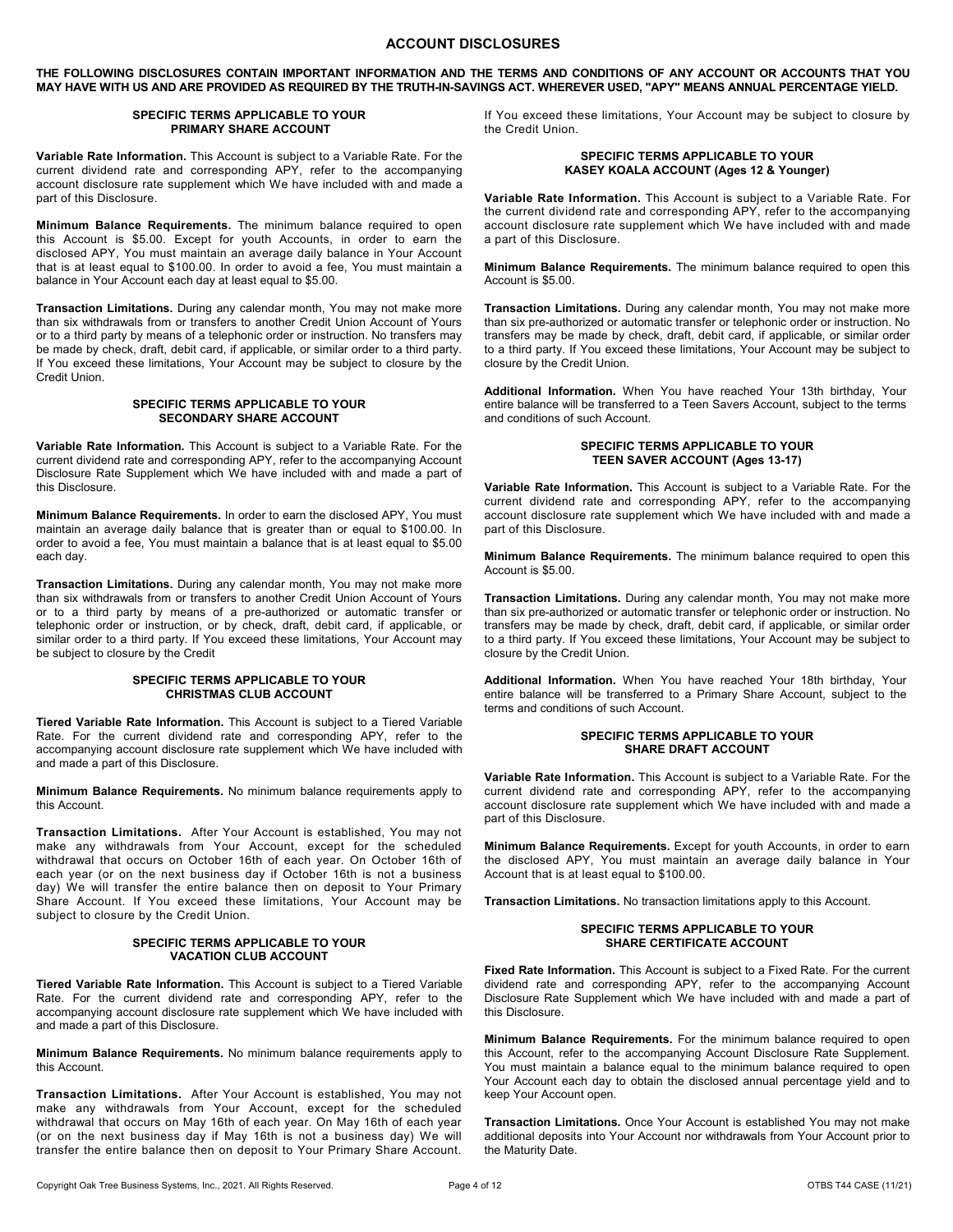**Maturity Date.** Your Account will mature after the term indicated on the accompanying Account Disclosure Rate Supplement.

**Early Withdrawal Provisions.** We will impose a penalty if You withdraw any of the principal funds before the maturity date. For all Accounts, the penalty imposed will equal 90 days' of dividends.

**Renewal Policies.** Your Account will renew automatically at maturity. You will have a grace period of ten (10) calendar days in which to make deposits or withdrawals without penalty.

#### **GENERAL TERMS APPLICABLE TO ALL ACCOUNTS**

**Member in Good Standing.** The Account services described in these Agreements and Disclosures are available to those members in good standing with the Credit Union. We reserve the right to suspend services to a member who is not in good standing, which includes but is not limited to members that have:

• a delinquent loan.

- a primary Share Account balance below the \$5.00 minimum.
- an unresolved deposited returned check.
- unpaid and uncollected credit union fees.

• a negative balance on an Account.

**Minimum Balance Requirements.** To be a member and maintain Accounts with Us You must purchase 1 share in the Credit Union. The par value of a share in this Credit Union is \$5.00. If the balance in Your primary share Account drops below 1 share (\$5.00), at any time, We may, at Our option, close Your Account.

**Nonsufficient Funds Returns.** Any share draft or pre-authorized transfer, or transaction made through the use of a debit card, or other electronic means, as is applicable (including any in-person transaction), that is presented to Us for payment on Your Account when Your Account lacks sufficient collected funds to pay any such item may, at Our option, be returned for nonsufficient funds or We may honor any such item and charge You a fee for doing so.

**Overdraft Balance Calculation.** When processing transactions that debit or credit Your Account, We start each Business Day with Your final Account balance from the preceding Business Day. The final balance takes into Account all of the debit and credit transactions that were settled that Business Day pursuant to Our Funds Availability Policy, as well as any other debits or credits to Your Account that were finally settled that day, as described above in the "Deposit of Items" and "Collection and Processing of Items" sections of the Account Agreement. This starting balance at the beginning of a Business Day (the preceding Business Day's final balance) is sometimes referred to as Your "actual balance."

As credits and debits to Your Account are received by Us, We add them to and subtract them from Your actual balance. Examples of credits include, but are not limited to, electronic direct deposits, check deposits that have been fully and finally collected, ACH credits that have settled that day, and cash deposits made to one of Our tellers. Examples of debits include, but are not limited to, checks drawn on Your Account that are presented to Us for payment together with such checks that are returned unpaid and subsequently represented for payment, electronic fund transfer (EFT) debit transactions (such as preauthorized payments and settled EFT debits) and all reinitiated electronic fund transfer (EFT) debit transactions (such as preauthorized payments), memo-posted EFT debits (EFT debits that We have authorized but which have not been settled), and all Credit Union fees and charges. As noted above, these examples are not an exhaustive list and should not be construed as such. The result of this calculation at any given point in time is called Your "available balance."

For the purpose of determining whether an overdraft has occurred, We use Your available balance. First, We add all of the settled credit transactions to the beginning actual balance. Then, We subtract all of the debit transactions that settled that day. We also subtract all of the pending debit transactions. This determines the available balance for overdraft purposes. Each debit transaction that We process when Your Account has, or will have, a negative available balance is an overdraft, subject to an overdraft charge.

Subject to applicable law, You are responsible for paying any overdraft fees and charges assessed in connection with Our payment of an overdraft, as well as any NSF fees charged to Your Account when We dishonor and return an item for nonsufficient funds. It is Your responsibility to know Your Account balance, and if You have any questions You should contact a Credit Union representative.

**Additional Transaction Limitations.** For all Accounts (except share draft Accounts) during any statement period, You may not make more than six withdrawals from or transfers to another Credit Union Account of Yours or to a third party by means of a pre-authorized or automatic transfer or telephonic order or instruction. If You exceed these limitations, Your Account may be subject to closure by the Credit Union. For IRA Accounts, You may not make any preauthorized, automatic or telephone transfers from Your Account.

For all Accounts (except share draft Accounts), the Credit Union reserves the right to require a member intending to make a withdrawal to give written notice of such intent not less than 7 days and not more than 60 days before any such withdrawal.

**Nature of Dividends.** All dividends are paid from current income and available earnings, after required transfers to reserves at the end of a dividend period.

**Withdrawal of Dividends Prior to Maturity.** For all term Accounts, the Annual Percentage Yield assumes that dividends remain on deposit until maturity. A withdrawal will reduce earnings.

**Compounding and Crediting.** For all dividend-bearing Accounts, dividends will be earned daily for each day on which Your balance exceeds the minimum balance requirement for Your Account. For all dividend-bearing Accounts (except Club, Share Draft and Certificate Accounts), the dividend period is quarterly, and dividends will be compounded and credited to Your Account quarterly.

For Share Draft Accounts, the dividend period is monthly, and dividends will be compounded and credited to Your Account monthly. For Club Accounts, the dividend period is annual, dividends will not be compounded but credited to Your Account annually. For Certificate Accounts, dividends will not be compounded but credited to Your Account at the date of maturity.

You will not be paid any accrued but uncredited dividends at the time You close Your Account.

**Balance Computation Method.** For all dividend-bearing Accounts, dividends are calculated by the average daily balance method which applies a daily periodic rate to the average daily balance for the average daily balance calculation period. The average daily balance is determined by adding the full amount of the principal in Your Account for each day of the period and dividing that figure by the number of days in the period.

**Accrual on Noncash Deposits.** For all dividend bearing Accounts, dividends will begin to accrue on the business day that You deposit noncash items (e.g. checks) into Your Account.

**Fees and Charges.** Any fees and charges applicable to Your Account are disclosed on the accompanying schedule of fees and charges provided in conjunction with these Agreements and Disclosures.

#### **ELECTRONIC SERVICES AGREEMENT AND DISCLOSURE**

**THIS IS YOUR ELECTRONIC SERVICES AGREEMENT AND DISCLOSURE. IT INCLUDES NECESSARY FEDERAL STATEMENTS AS REQUIRED BY THE ELECTRONIC FUND TRANSFER ACT (15 U.S.C. SECTION 1693 ET SEQ) AND ANY SPECIAL INSTRUCTIONS REGARDING THE USE OF YOUR VISA DEBIT CARD ("CARD"), OUR VOICE RESPONSE SYSTEM ("VOICE RESPONSE"), OUR ONLINE BANKING SYSTEM ("HOME BANKING"), AND OUR MOBILE ACCESS ONLINE BANKING SYSTEM ("MOBILE BANKING"), EACH WITH THEIR CORRESPONDING PERSONAL IDENTIFICATION NUMBER (PIN) OR ACCESS CODE, AND ANY CHECKS YOU AUTHORIZE TO BE PROCESSED ELECTRONICALLY ("E-CHECK").** 

**VISA DEBIT CARD, VOICE RESPONSE, HOME BANKING, MOBILE BANKING, AND E-CHECK AGREEMENT.** This Agreement applies to any electronic fund transfer made to or from Your Account(s) by You or by any user who has access to Your Account with actual, apparent or implied authority for use of Your Account. Electronic fund transfers to and from Your Account can be made through the use of, but may not be limited to the following: (a) Your Card in Automated Teller Machines (ATMs) or at any place that it is honored including those transactions made through the use of the appropriate PIN in conjunction with Your Card; (b) Our Voice Response system; (c)

Our Home Banking system; (d) Our Mobile Banking system; and (e) any check which You authorize the payee to process electronically. An electronic fund transfer is any transfer of funds which is performed through the use of Your Card, Our Voice Response system, Our Home Banking system, Mobile Banking System, E-Check or other electronic device. You understand that Your Card and any Personal Identification Numbers (PINs) or Access Codes are issued by Us and are not transferable. The use of Your Card, PIN and/or any other Account access device is subject to the following terms. You agree: (a) to abide by Our rules and regulations as amended related to the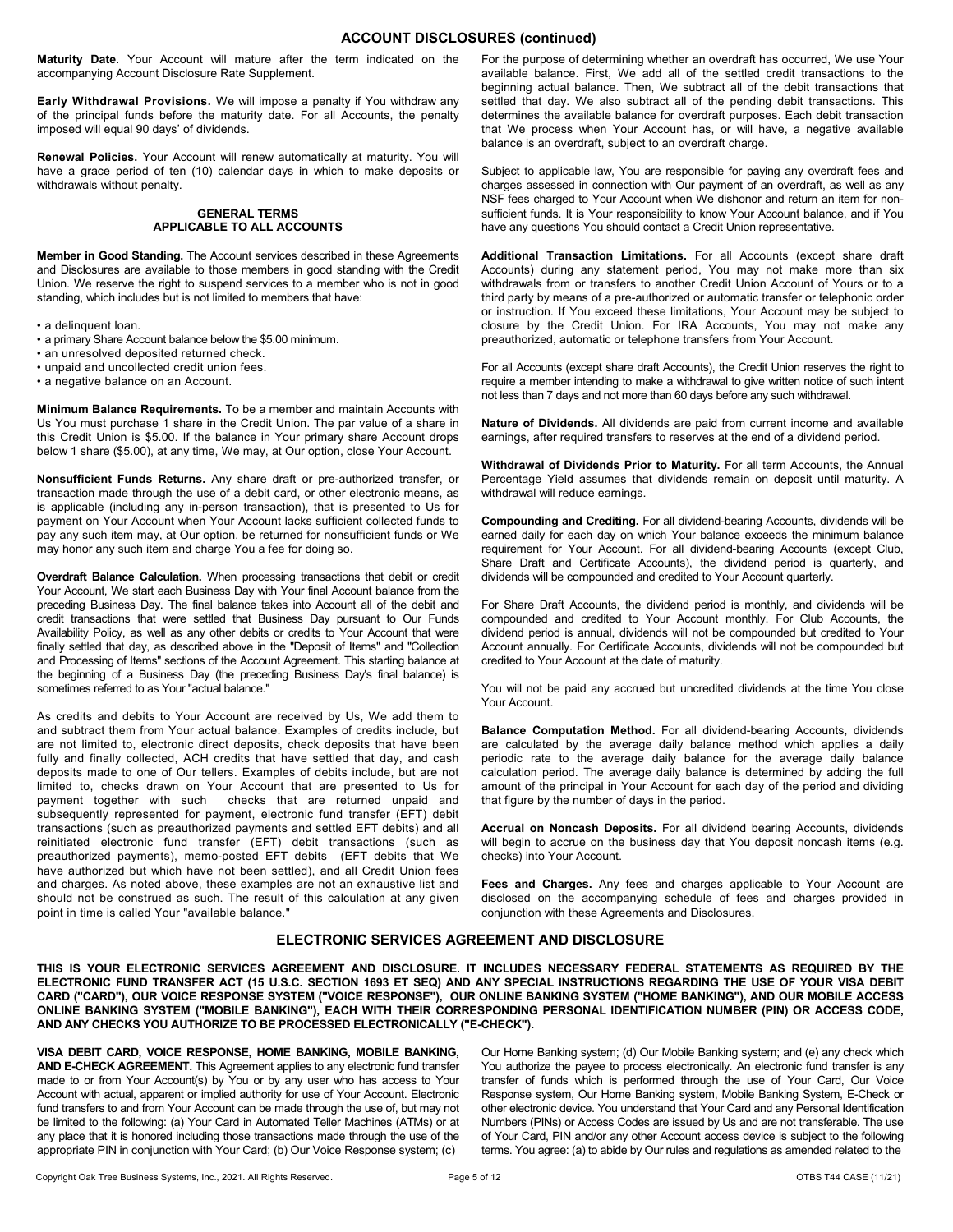#### **ELECTRONIC SERVICES AGREEMENT AND DISCLOSURE (continued)**

use of Your Card, PIN and/or other Account access device; (b) that We may follow all instructions given to Machines; (c) not to use Your Card for illegal transactions including, but not limited to, advances made for the purpose of gambling and/or wagering where such practices are in violation of applicable state and/or federal law; and (d) that each withdrawal by You or by any authorized user of Your Card or PIN may be charged to Your share or share draft Account, as appropriate, and will be treated as though it were a share withdrawal except that: (1) We may charge withdrawals to Your share Account in any order We determine; and (2) We cannot honor stop payment requests on ATM and POS withdrawals.

We may, but are under no obligation to do so, process an Electronic Fund Transfer that exceeds the balance in Your share and/or share draft Account. In the event that any such transfer occurs, You agree to immediately pay Us the overdrawn amount and to the extent permitted by law, any associated fees and charges. For security reasons there are limits on the number of transactions that may be processed each day.

**ISSUANCE OF PERSONAL IDENTIFICATION NUMBERS AND ACCESS CODES.**

You will be issued a Personal Identification Number (PIN) to be used in conjunction with VISA Debit Card transactions, and separate Access Codes to be used in conjunction with Voice Response, Home Banking, and Mobile Banking. Your use of Your PIN or Access Code is Your authorization to Us to withdraw funds from Your share Account or Your share draft Account to cover such transactions.

**OTHER AGREEMENT.** If electronic fund transfer transactions involve other agreements You have with Us, the terms of those agreements will apply as well.

**BUSINESS DAYS.** Every day is a business day except Saturdays, Sundays and holidays.

**DELAYED FUNDS AVAILABILITY NOTICE.** Subject to Our Delayed Funds Availability Policy, deposits made at Casebine Community Credit Union locations may not be posted to Your Account until they are received and verified by Us. All deposited items are removed from machines each business day. We are not responsible for delays in deposit posting due to improper identification on the deposit envelope. See Our Funds Availability Policy Disclosure for Our policy regarding the availability of Your deposits.

#### **TYPES AND LIMITATIONS OF SERVICES**

**VISA DEBIT CARD TRANSACTIONS.** You may use Your Card in conjunction with Your PIN in any of Our network of ATMs and such other machines or facilities as We may designate, to deposit cash and checks to Your share and share draft Account(s). You may also use Your Card in conjunction with Your PIN in any of Our network of ATMs and such other machines or facilities as We may designate to make the following transactions: (a) withdraw cash from Your and share draft Account(s); (b) transfer funds between Your share, share draft, and money market Account(s); and (c) make balance inquiries on Your and share draft Account(s) with Us. You may also use Your Card in conjunction with Your PIN, Your signature, or for certain transactions, without either Your PIN or Your signature to purchase goods and services ("POS") at any business establishment where the Card is accepted.

ATM withdrawals may not exceed the available funds in Your Account (share, share draft and line of credit combined). POS transactions may not exceed the available funds in Your Account (share, share draft and line of credit combined).

**VOICE RESPONSE TRANSACTIONS.** You may call Us at (800) 861-5457 and use Our Voice Response system. In conjunction with Your Access Code and a touch tone telephone you may access the following services: (a) transfer funds between Your share, and share draft Accounts; (b) make payments on Credit Union loans You have with Us; (c) make a check withdrawal from Your share and share draft Accounts; and (d) make miscellaneous inquiries on Your Credit Union deposit and loan balances, deposits, withdrawals and transactional information. Voice Response operates 24 hours every day. If You attempt to use the system and are told that "the system is not available," please try again later when service is restored.

**HOME BANKING TRANSACTIONS.** You may use Home Banking in conjunction with Your Access Code, an internet connection and a personal computer for the following services: (a) transfer funds between Your share and share draft Accounts; (b) make payments on Credit Union loans You have with Us; (c) make miscellaneous inquiries on Your Credit Union deposit and loan balances, deposits, withdrawals and transactional information; and (d) make bill payments to creditors that You have previously authorized. Home Banking operates 24 hours every day. If You attempt to use the system and receive a message that "the system is not available," please try again later when service is restored.

You may also use the Home Banking platform to access the Bill Pay feature for the following services: (a) authorize the Credit Union to issue payments on Your behalf, except to the extent that such payments are for governmental agencies, state and local taxing authorities, court-ordered payment and/or addresses outside the United States of America; and (b) check status of payments previously authorized through the Bill Pay feature. In order to use the online bill pay feature for such transactions, You must have a share draft Account with Us. By completing an Bill Pay transaction using the Bill Pay feature, You authorize Us to post any such payments to Your share draft Account. Payments will be made by check or electronic transfer and may take as long as 10 business days from the date requested to be sent to the payee. The Credit Union cannot guarantee the time any payment will reach any of Your payees and accepts no liability for any service fees or late charges levied against You. Payments requested to be sent on dates that do not exist in a given month (i.e. February 30th or April 31st), or fall on Saturdays, Sundays, federal reserve and other Credit Union observed holidays will be sent on the next business day.

**MOBILE BANKING TRANSACTIONS.** You may use Mobile Banking in conjunction with Your Access Code, an internet connection and an internet enabled mobile computing device (e.g. smartphone or tablet), for the following services: (a) transfer funds between Your share and share draft Accounts; (b) make payments from Your share, share draft and money market Accounts to Credit Union loans You have with Us; (c) access the separate bill payment service; and (d) make miscellaneous inquiries on Your Credit Union deposit and loan balances, deposits, withdrawals and transactional information. Mobile Banking operates 24 hours every day. If You attempt to use the system and receive a message indicating that "the system is not available," please try again later when service is restored.

You may also use the Mobile Banking platform to access the Bill Pay feature for the following services: (a) authorize the Credit Union to issue payments on Your behalf, except to the extent that such payments are for governmental agencies, state and local taxing authorities, court-ordered payment and/or addresses outside the United States of America; and (b) check status of payments previously authorized through the Bill Pay feature. In order to use the online bill pay feature for such transactions, You must have a share draft Account with Us. By completing an Bill Pay transaction using the Bill Pay feature, You authorize Us to post any such payments to Your share draft Account. Payments will be made by check or electronic transfer and may take as long as 10 business days from the date requested to be sent to the payee. The Credit Union cannot guarantee the time any payment will reach any of Your payees and accepts no liability for any service fees or late charges levied against You. Payments requested to be sent on dates that do not exist in a given month (i.e. February 30th or April 31st), or fall on Saturdays, Sundays, federal reserve and other Credit Union observed holidays will be sent on the next business day.

Additionally, by using an internet connection and an internet enabled mobile computing device (e.g. smartphone or tablet), an imaging application/device, special software and an Access Code and/or User ID, You may also use the Mobile Banking platform to access Our remote deposit system in order to initiate the deposit of checks into Your savings and checking Account(s) You have with Us. You understand and agree that the remote deposit of Items into Your deposit accounts with Us through use of remote deposit are not subject to the Electronic Fund Transfer Act (15 U.S.C. § 1693 *et seq.*) or Regulation E (12 CFR 1005.1 *et seq.*). The remote deposit of Items into Your designated deposit accounts with Us is instead governed solely by the terms and conditions set forth in the separate remote deposit capture agreement.

**E-CHECK TRANSACTIONS.** You may authorize a merchant or other payee to make a one-time electronic payment from Your checking Account using information from Your check ("E-Check") to: (a) pay for purchases; or (b) pay bills.

**OWNERSHIP OF ACCESS DEVICES.** Your Card and/or any other Account access device will remain Our property and any such Card or other Account access device We may issue may be cancelled or its use restricted by Us at any time without notice, except as may be required by applicable law. You agree to surrender any such Card and/or access device and to discontinue its use Immediately upon Our request. You will be required to return any Account access device(s) to Us immediately upon the closing of Your Account.

**NOTIFICATION OF PRE-AUTHORIZED DEPOSITS.** If You have arranged to have direct deposits made to Your Account at least once every 60 days (from Your employer, the federal government or other payor), You can call Us at (800) 242-3476, to find out whether or not the deposit has been made.

**RIGHT TO STOP PRE-AUTHORIZED PAYMENTS.** If You want to stop any preauthorized payments, call Us at (800) 242-3476, or write to Us at 485 West Burlington Avenue, Burlington, Iowa 52601 in time for Us to receive Your stop payment request 3 business days or more before the payment is scheduled to be made. If You call, We may also require You to put Your request in writing and get it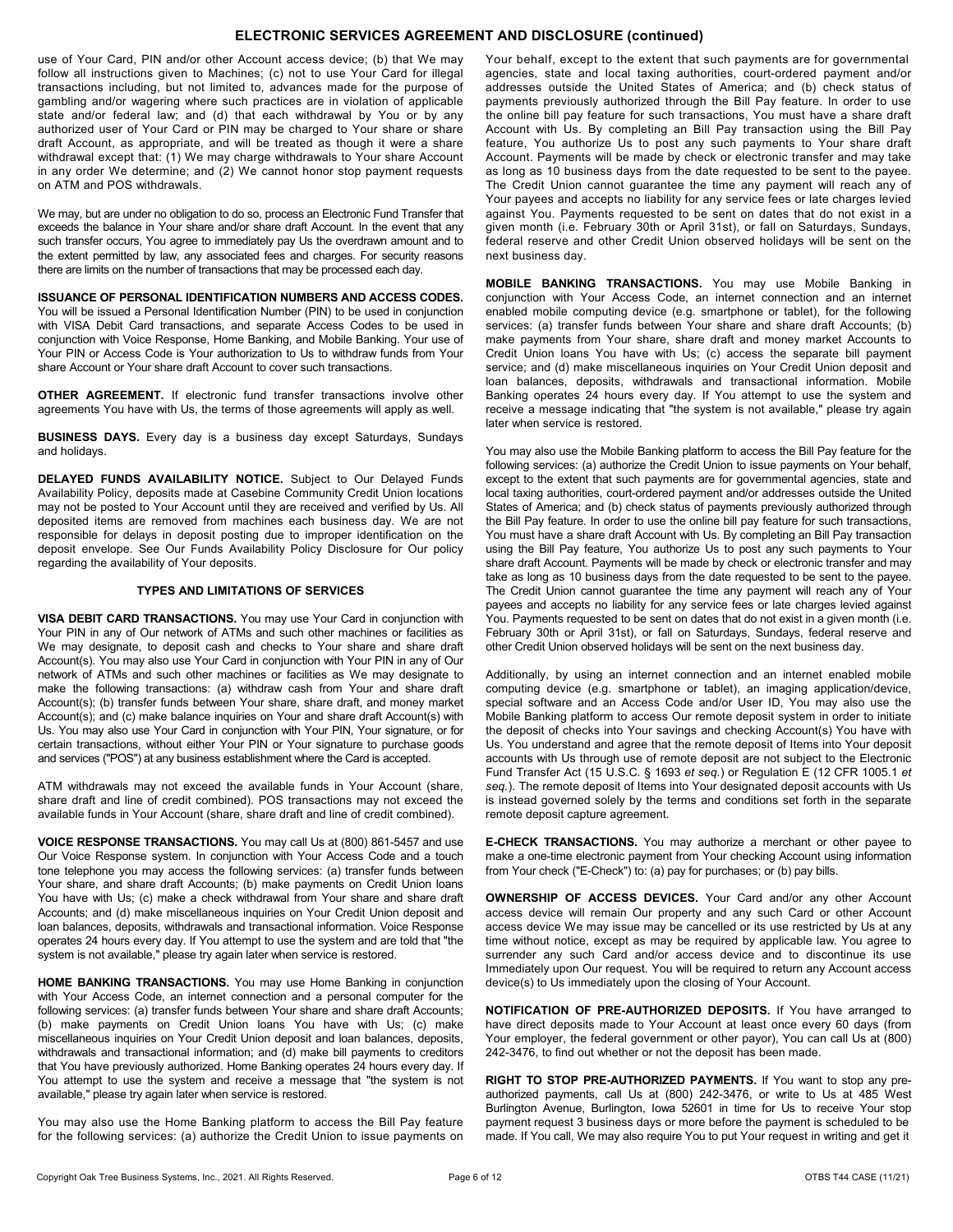#### **ELECTRONIC SERVICES AGREEMENT AND DISCLOSURE (continued)**

to Us within 14 days after You call. To be sure that a third party does not bill You again for the "stopped" payment or to cancel the entire pre-authorized payment arrangement, contact the third party.

To ensure that recurring preauthorized charges established and authorized by You are not interrupted in the event that Your Card or other Access Device is reissued, We may, but are under no obligation to do so, enroll Your account in automatic account information update services that communicate new Card/Access Device information to the service providers with whom You have established preauthorized recurring charges, the purpose of which is to ensure charges You authorize continue without interruption.

**NOTICE OF VARYING AMOUNTS.** If regular pre-authorized payments may vary in amount, the person You are going to pay will tell You, 10 days before each payment, when it will be made and how much it will be. You may choose instead to get this notice only when the payment would differ by more than a certain amount from the previous payment, or when the amount would fall outside certain limits that You set.

**OUR LIABILITY FOR FAILURE TO STOP PAYMENT.** If You order Us to place a stop payment on one of Your pre-authorized payments 3 business days or more before the transfer is scheduled, and We do not do so, We will be liable for losses or damages, to the extent provided by law.

**TRANSACTION SLIPS.** You can get a receipt at the time You make any transaction to or from Your Account (except for Voice Response, Home Banking, Mobile Banking, mail-in transactions, and certain small-value transactions). When an electronic transfer has been made during any given month, You will receive a monthly statement to reflect all electronic fund transfers to or from Your Account during that statement period. In any case, You will receive a statement at least quarterly.

**FEES.** We may assess reasonable charges against Your Account for transactions performed at electronic terminals. If so, We will specify any charges for these or other types of electronic transactions, including automatic transfers, on an accompanying pricing document. We will explain the charges to You when You open Your Account. You will be provided with a fee schedule, and Voice Response, Home Banking, and Mobile Banking information after Your Account is established. Additional fee schedules are available at any of Our office locations. When You use an ATM not owned by Us, You may be charged a fee by the ATM operator, or any network used, and You may be charged a fee for a balance inquiry even if You do not complete a fund transfer.

**LIABILITY FOR FAILURE TO COMPLETE TRANSACTIONS.** If We do not properly complete a transaction to or from Your Account according to this Agreement, We will be liable for Your losses or damages. However, We will not be liable if: (a) Your Account does not contain enough available funds to make the transaction through no fault of Ours; (b) the ATM where You are making the transfer does not have enough cash; (c) the terminal was not working properly and You knew about the breakdown when You started the transaction; (d) circumstances beyond Our control prevent the transaction despite reasonable precautions that We have taken; (e) Your Card is retrieved or retained by an ATM; (f) Your Card or PIN has been reported lost or stolen and We have blocked the Account; (g) the money in Your Account is subject to legal process or other claim; (h) there are other lawful exceptions established by Us and You are given proper advance notice of them; (i) You exceed any limits on Your Account; and (j) the VISA network does not allow the transaction to proceed due to anti-fraud or similar consumer protections employed by that network.

**LIABILITY FOR UNAUTHORIZED USE.** Telephone Us at once at (800) 242-3476, or write to Us at 485 West Burlington Avenue, Burlington, Iowa 52601 if You believe Your Card or PIN have been lost or stolen or if You believe that an electronic fund transfer has been made without Your permission using information from Your check. Telephoning is the best way of keeping Your possible losses down. You could lose all of the money in Your Account (plus Your maximum overdraft line of credit, if applicable). If You tell Us within 2 business days after You learn of the loss or theft of Your Card or PIN, You can lose no more than \$50.00 if someone uses Your Card or PIN without Your permission.

If You fail to tell Us within 2 business days after You learn of the loss or theft of Your Card or PIN and We can prove that We could have stopped someone from using Your Card or PIN without Your permission if You had told Us, then You could lose as much as \$500.00.

Also, if Your statement shows transfers that You did not make, including those made by Card, PIN or other means, You will tell Us at once. If You do not tell Us within 60 days after the statement was mailed to You, You may not get back any money You lost after the 60 days if We can prove that We could have stopped someone from taking the money if You had told Us in time. If a valid reason (such as a long trip or hospital stay) keeps You from giving Us notice, We will extend the time periods.

**Exception:** You will have no liability for unauthorized use for Your VISA Debit Card as long as You report the loss or theft of Your VISA Debit Card within 2 business days. **This exception does not apply to: (a) transactions that originate at an ATM; or (b) transactions that originate from Your negligence; or (c) transactions that originate from Your fraudulent use of Your VISA Debit Card; or (d) transactions processed through non-VISA networks without cardholder PIN validation.** 

**IN CASE OF ERRORS OR IF YOU HAVE QUESTIONS ABOUT ELECTRONIC TRANSFERS.** Telephone Us at (800) 242-3476, or write to Us at 485 West Burlington Avenue, Burlington, Iowa 52601 as soon as You can, if You think Your statement or receipt is wrong or if You need more information about a transaction listed on the statement or receipt. We must hear from You no later than 60 days after We send You the first statement on which the problem or error appeared.

- (1) Tell Us Your name and Account number.
- (2) Describe the error or the transfer You are unsure about, and explain as clearly as You can why You believe it is an error or why You need more information.
- (3) Tell Us the dollar amount of the suspected error.

If You tell Us orally, We may require that You send Us Your complaint or question in writing within 10 business days.

We will determine whether an error occurred within 10 business days after We hear from You and will correct any error promptly. If We need more time, however, We may take up to 45 days to investigate Your complaint or question. If We decide to do this, We will credit Your account within 10 business days for the amount You think is in error, so that You will have the use of the money during the time it takes Us to complete Our investigation. If We ask You to put Your complaint or question in writing and We do not receive it within 10 business days, We may not credit Your account.

For errors involving new accounts, point-of-sale, or foreign-initiated transactions, We may take up to 90 days to investigate Your complaint or question. For new accounts, We may take up to 20 business days to credit Your account for the amount You think is in error.

We will tell You the results within 3 business days after completing Our investigation. If We decide that there was no error, We will send You a written explanation. You may ask for copies of the documents that We used in Our investigation.

**UNAUTHORIZED TRANSFERS.** To report a lost or stolen Card, PIN, Access Code or any combination thereof, You will call Us at (800) 242-3476. You may also report the loss of a Card, PIN, Access Code or any combination thereof, by writing to Us at 485 West Burlington Avenue, Burlington, Iowa 52601. You should also call the number or write to the address listed above if You believe a transfer has been made using the information from Your check without Your permission.

**FOREIGN TRANSACTIONS.** For transactions initiated in foreign countries and foreign currencies, the exchange rate between the transaction currency and the billing currency (U.S. Dollars) will be: (a) a rate selected by VISA from the range of rates available in wholesale currency markets for the applicable central processing date, which rate may vary from the rate VISA itself receives; or (b) the governmentmandated rate in effect for the applicable central processing date. For transactions that are initiated in a foreign currency, You will be charged 1.00% of the final settlement amount. For transactions occurring in foreign countries and initiated in U.S. Dollars, You will be charged 1.00% of the final settlement amount. Transactions initiated via the internet with merchants or other parties located outside of the United States of America are deemed to occur in the foreign country where the merchant or other party is located.

**DISCLOSURE OF ACCOUNT INFORMATION.** We may disclose information to third parties about Your Account or transfers You make: (1) when it is necessary to complete an electronic transaction; or (2) in order to verify the existence and conditions of Your Account for a third party such as a credit bureau or merchant; or (3) in order to comply with a government agency or court order, or any legal process; or (4) if You give Us written permission.

**TERMINATION.** We may terminate Your right to use Your Card, PIN or Access Code, or cancel this Agreement at any time upon written notice. You may request termination of these services in writing.

**CHANGE IN TERMS.** We may change the terms and charges for the services shown in this Agreement and may amend this Agreement from time to time upon proper notice to You.

**GOVERNING LAW.** This Agreement is controlled and governed by the laws of the State of Iowa, except to the extent that such laws are inconsistent with controlling federal law.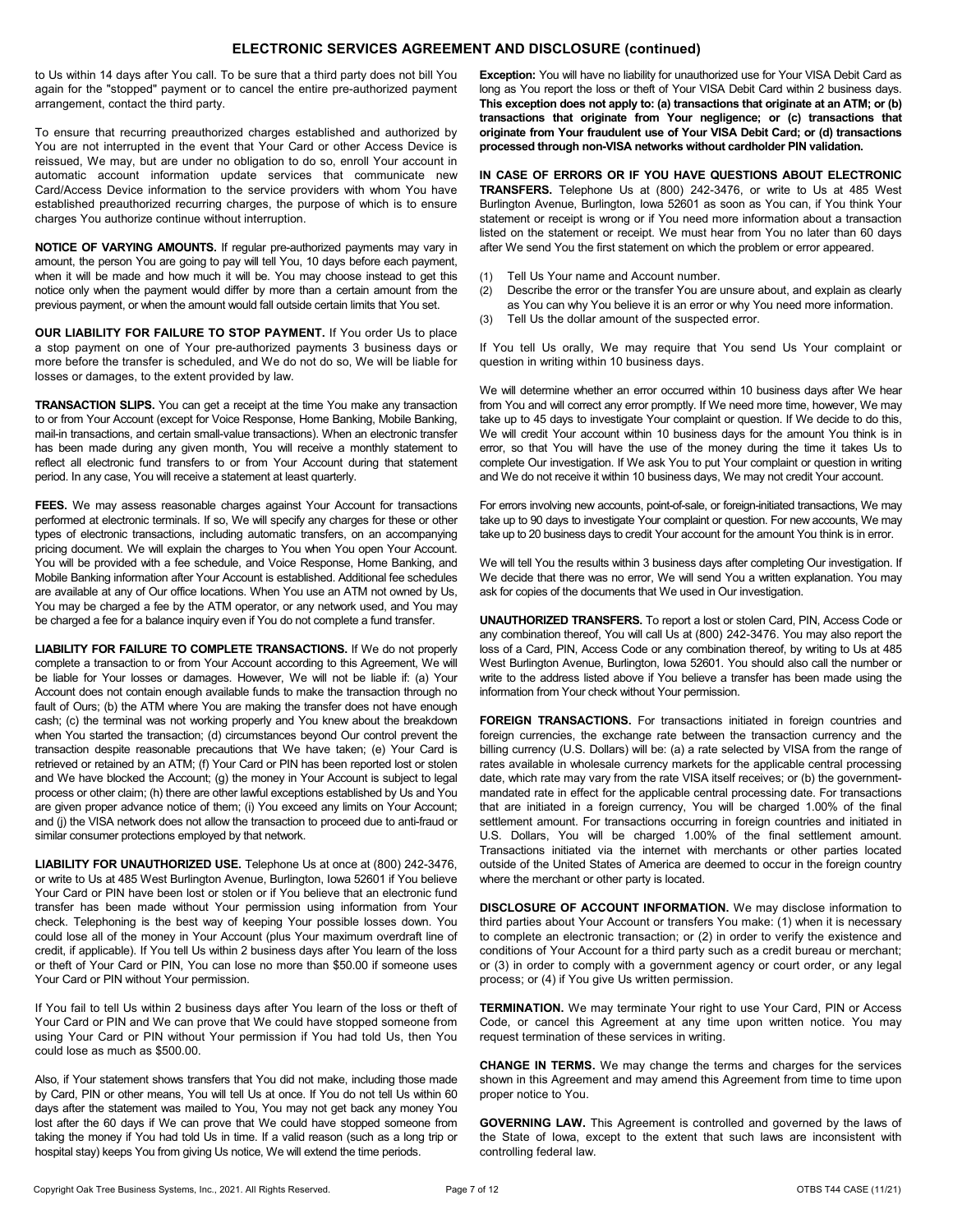#### **FUNDS AVAILABILITY POLICY DISCLOSURE**

#### **EXCEPT FOR CHECKS DRAWN ON FOREIGN BANKS IN FOREIGN COUNTRIES, THIS DISCLOSURE DESCRIBES YOUR ABILITY TO WITHDRAW FUNDS FROM TRANSACTION ACCOUNTS AT CASEBINE COMMUNITY CREDIT UNION. YOU SHOULD ALSO REFER TO THE SECTION OF THESE AGREEMENTS AND DISCLOSURES THAT DESCRIBES THE DETAILS OF YOUR SPECIFIC ACCOUNT TYPE FOR ADDITIONAL INFORMATION.**

**General Policy.** Our policy is to make funds from Your cash and check deposits available to You on the 1st business day after the day We receive Your deposit. Electronic direct deposits will be available on the day of deposit. Once they are available, You can withdraw the funds and We will use the funds to pay checks that You have written.

For determining the availability of Your deposits, every day is a business day, except Saturdays, Sundays and federal holidays. If You make a deposit on a business day that We are open, We will consider that day to be the day of Your deposit. However, if You make a deposit after closing or on a day that We are not open, We will consider the deposit made on the next business day We are open.

**Reservation of Right to Hold.** In some cases, We will not make all the funds You deposit by check available to You on the 1st business day after We receive Your deposit. Depending on the type of check You deposit, funds may not be available until the 2nd business day following the day of Your deposit. However, the first \$225.00 of Your deposit will be available on the 1st business day following the day of Your deposit. If We are not going to make all the funds from Your deposit available on the 1st business day following the day of Your deposit, We will notify You at the time You make Your deposit. We will also tell You when the funds will be available. If Your deposit is not made directly to one of Our employees, or if We decided to take this action after You have left the premises, We will mail You the notice by the next business day after We receive Your deposit. If You will need the funds from a deposit right away, You should ask Us when the funds will be available. Any request for payment against funds on which a hold has been placed will be returned unpaid.

**Longer Delays May Apply.** We may delay Your ability to withdraw funds deposited by check into Your Account an additional number of days for the following reasons:

- We believe a check You deposit will not be paid.
- You deposit checks totaling more than \$5,525.00 on any one day.
- You deposit a check that has been returned unpaid.
- You have overdrawn Your Account repeatedly in the last 6 months.
- There is an emergency, such as failure of communications or computer equipment.

We will notify You if We delay Your ability to withdraw funds for any of these reasons, and We will tell You when the funds will be available. They will generally be available no later than the 7th business day after the day of Your deposit.

**Location of Check Endorsements.** Federal law requires all check endorsements to be in the first 1-1/2 inches of the trailing edge of the back of the check. The trailing edge is opposite the left side of the face of the check, the side of the check just behind Our address. You will be responsible for any costs incurred by Us due to delays in returning checks deposited into Your Account that do not comply with the endorsement standards.

**Special Rules for New Accounts.** If You are a new member, the following special rules will apply during the first 30 calendar days Your Account is open. Funds from electronic direct deposits to Your Account will be available on the day We receive the deposit. Funds from deposits of cash, wire transfers, and the first \$5,525.00 of a day's total deposits of cashier's, certified, tellers and federal, state, and local government checks will be available on the next business day after the day of Your deposit if the deposit meets certain conditions. For example, the checks must be payable to You. The excess over \$5,525.00 will not be available until the 9th business day after the day of Your deposit. If Your deposit of these checks (other than a U.S. Treasury check) is not made in person to one of Our employees, the first \$5,525.00 will not be available until the 2nd business day after the day of Your deposit. Funds from all other check deposits will be available no later than the 10th business day after the day of Your deposit.

**ATM Deposits.** For deposits made at ATMs owned and operated by the Credit Union, deposits will become available for withdrawal based on the availability schedule described above. For deposits made at ATMs not owned and operated by the Credit Union, deposits will become available for withdrawal on the 5th business day following the day of deposit. All ATMs that We own or operate are identified as Our machines.

**Dividend Payment Policy.** See the Account Disclosures section in Agreements and Disclosures for Our policy on the payment of dividends.

#### **WIRE TRANSFER AGREEMENT**

**THESE ARE THE TERMS AND CONDITIONS WHENEVER YOU REQUEST A WIRE TRANSFER OF FUNDS FROM YOUR ACCOUNT(S) WITH US BASED UPON YOUR ORAL OR WRITTEN REQUEST. WE WILL PROVIDE WIRE TRANSFER SERVICES AS A MEANS TO INITIATE DOMESTIC TRANSFERS FOR YOU, SUBJECT TO THE TERMS OF THIS AGREEMENT, WHICH YOU AGREED TO BY SIGNING YOUR APPLICATION FOR MEMBERSHIP WITH US AT THE TIME THAT YOUR ACCOUNT WAS ESTABLISHED.** 

This Wire Transfer Agreement applies to wire transfers that are not "Remittance Transfers" as defined in the Electronic Fund Transfer Act (15 U.S.C. 1693o-1) and Regulation E, Subpart B (12 CFR 1005.30 *et seq.*).

We are authorized to charge Your Account for the payment of wire transfer requests. If more than one Account(s) is designated, We may charge any of the designated Accounts unless You give Us specific written directions otherwise. Your transfer requests may involve the transfer of funds from any of Your designated Accounts with Us to another account You have with Us, to any other financial institution, or to a third party or account of a third party maintained with Us or any other financial institution. There are no restrictions or limitations on the amounts which may be ordered or requested, or on the location or address of the beneficiary of a transfer unless You give Us written instructions to the contrary.

The party(ies) named in Your application for membership are the Authorized Persons who may issue payment orders to Us for the initiation of wire transfers or to receive telephone calls from Us, in accordance with this Agreement, for the purpose of confirming payment orders for the initiation of wire transfers which have been transmitted to Us under this Agreement for any Account designated in Your application for membership. For confirmation purposes, We may call any party designated in Your application for membership. If more than one Authorized Person is named, any one of them may issue payment orders on any designated Account.

Wire transfer requests must be given to Us in compliance with Our cut-off hours as established from time to time by Us. We are not responsible for the accuracy of a routing number which You supply verbally and which is contained in Your wire transfer request. Wire transfer requests received by Us after Our cut-off hours may be treated as if received on the following business day.

We have no obligation to accept or execute any wire transfer request. We will provide You telephonic notice of rejection. If We are unable to reach You by telephone, We may at Our option give You notice of rejection in writing.

If We accept a wire transfer request consistent with this Agreement, You agree that any such transfer requests which We receive are effective as Your transfer request, whether or not authorized.

You will have no right to cancel or amend a payment order to initiate a wire transfer after We receive it. We will make a reasonable effort to act on a cancellation or amendment of a payment order made by You prior to the time that We execute such payment order, but We have no liability if Your cancellation or amendment is ineffective.

You agree to re-execute this Agreement or to execute a new agreement if changes are necessary. Your application for membership designates any Account which may be charged in relation to wire transfer requests. All parties which You have authorized to issue wire transfer requests or to receive telephonic confirmations from Us are identified in Your application for membership. All modifications or additions to Your application for membership must be in writing.

You agree to pay Us the amount of any transfer request which We transmit pursuant to this Agreement when We execute a payment order to carry out Your wire transfer request. You will not make any wire transfer request which would cause You to exceed the available balance in the Account designated to pay the transfer request. If a payment order is executed which creates an overdraft, with or without Our prior consent, You agree to pay Us the overdraft amount and any overdraft fee immediately upon Our demand. We have the right to set-off the amount of any overdraft against the balance in any of Your accounts with Us and We may exercise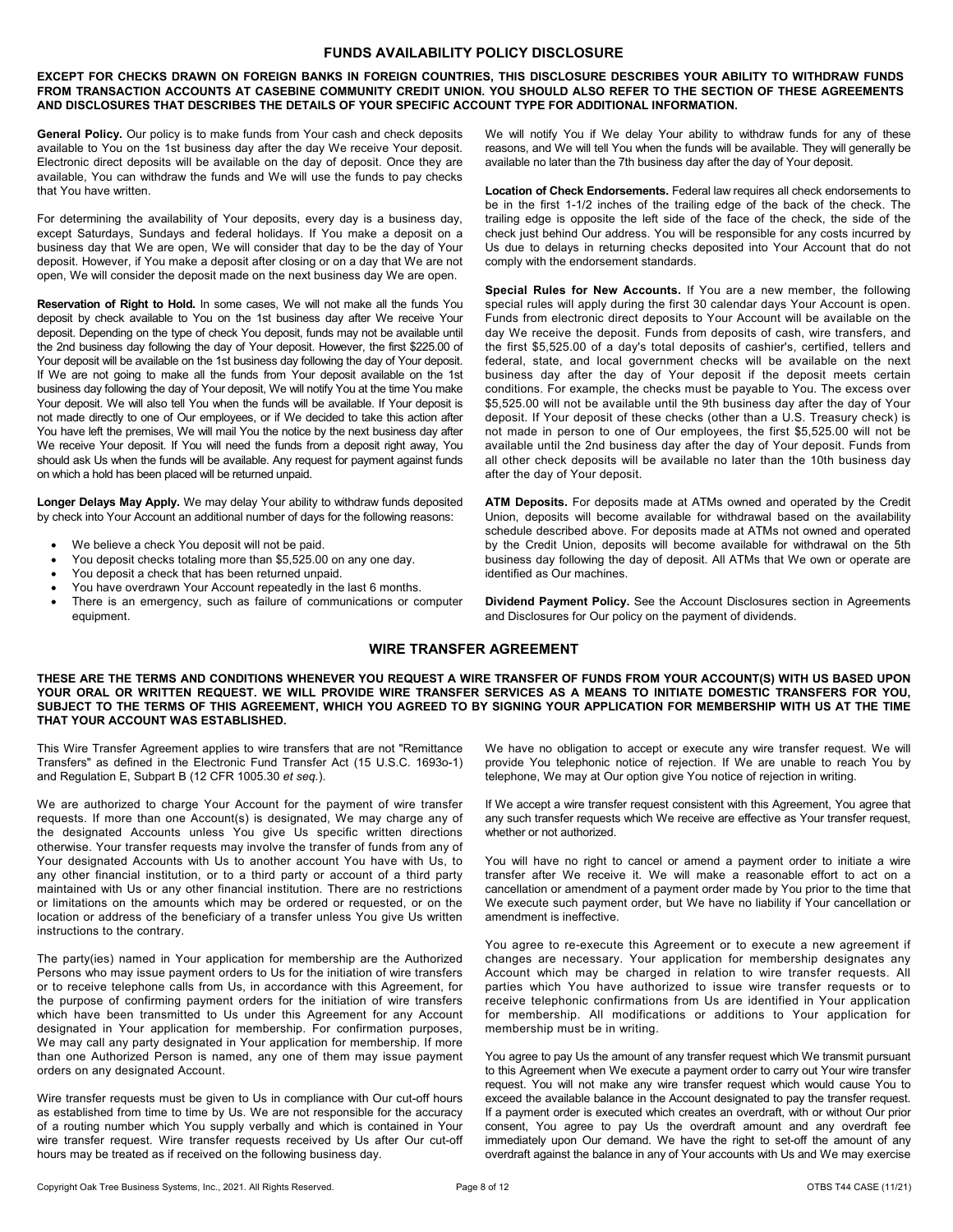#### **WIRE TRANSFER AGREEMENT (continued)**

any rights We have under any agreements which grant Us security for the payment of Your liabilities or obligations to Us.

You understand and agree that the payment of a wire transfer request may be made by Us or any other financial institution used to carry out the transfer request on the basis of an identifying or account number which You have provided for a beneficiary, even if the number identifies a person different from Your intended beneficiary. You also understand and agree that We or any other financial institution used to carry out a transfer request, may rely on the identifying number of the intermediary or beneficiary's financial institution which You have provided as the proper identification of the intermediary or beneficiary's financial institution, even if the number identifies a financial institution different from the one You intended to identify. We or any other financial institution are not responsible for determining whether any identifying or account numbers You have provided to initiate a wire transfer are accurate. You will be liable to Us for the amount of any transfer request even if payment of the transfer request is made to a person different from the named beneficiary based upon the beneficiary's identifying or account number provided by You or payment of the transfer request is made to a financial institution different from the one identified by name based on the identifying number which You have provided to Us.

You agree to examine any statement or confirmation which We send You and to notify Us within 30 days after the mailing date on any statement or confirmation, of any discrepancy or error. If You fail to notify Us of any discrepancy or error within the required time period, You agree that We are not liable to pay interest or reimburse You for any discrepancy or error in relation to a transfer request described in such statement or confirmation.

You and the Credit Union agree that the following specified security procedures represent a commercially reasonable method of providing security against unauthorized payment orders: (a) Only individuals named in Your application for membership shall issue wire transfer requests to Us; and (b) We reserve the right to telephonically contact any individual named in Your application for membership for the purpose of confirming a transfer request, regardless of amount, although We have no obligation to do so. If We cannot obtain a confirmation satisfactory to Us, then We reserve the right to refuse to honor any wire transfer request.

We have no responsibility to verify the identity of any party identifying themselves as an individual authorized to receive a telephonic confirmation of any wire transfer request, other than to verify that the name given by such party corresponds to a party named in Your application for membership. If, for any reason, We are not satisfied that a wire transfer request was issued by an authorized party or confirmed by an authorized party, We may refuse to execute the transfer request. If We do so, We shall not incur any liability of any nature. You agree to prevent disclosure, other than on a need-to-know basis, of any of the aspects of the security procedures which You have agreed to with Us. You will notify Us immediately if You believe the confidentiality of the security procedures has been compromised and You shall act to prevent the security procedures from being further compromised.

We have no liability of any nature for delays or mistakes, provided We act in good faith and with reasonable care. We are not responsible for delays or mistakes caused by other parties through whom We transmit funds whether such other parties were selected by You or Us. We are not required to make a wire transfer on the day a wire transfer request is received, unless the wire transfer request is received within a reasonable time before any cut-off hour We have established. We will generally use the funds transfer system, but We may use any means and routes that We, in Our sole discretion, consider suitable for the transmission of funds.

You agree that We have no liability and are not responsible for any delay or failure to transfer any amount specified in any wire transfer request because of rules, regulations, or policies of the Federal Reserve Board which limits, in the aggregate, the amount We can transfer from time to time during any business day, provided, however, that We will promptly notify You of any such failure or delay and will effectuate the transfer as soon as is reasonably possible.

We shall have no liability whatsoever for any special, consequential, punitive, or indirect loss or damage suffered by You in connection with services offered by Us which are subject to this Agreement, regardless of whether We know or should have known such damages might be incurred. We have no responsibility for any attorneys' fees that You might incur.

We may terminate this Agreement at any time by giving written or oral notice to You. Unless We terminate this Agreement, the Agreement shall remain in effect until We receive written notice of termination from You and have been afforded a reasonable opportunity to act on Your termination notice. You may not assign this Agreement to any other party.

This Agreement is governed by the provisions of Regulation J, 12 CFR Part 210, Subpart B, including the Appendices, to the extent that any wire transfer request is carried out. Terms which are not defined in this Agreement shall have the same meaning as defined in the Uniform Commercial Code Article 4A. This Agreement is also subject to all applicable Operating Circulars of the Federal Reserve Bank in the district in which We are located and any other applicable provisions of federal or state law. To the extent that Regulation J does not apply to this Agreement, this Agreement shall be governed by the laws of the state in which We are chartered.

We may amend this Agreement, from time to time, by sending You a copy of any amendment at least 30 days prior to its effective date. This Agreement may also be amended by a writing signed by You and Us. No representation or statement not expressly contained in this Agreement or in any amendment shall be binding upon You or Us.

If any provision of this Agreement is prohibited by applicable law, such prohibition shall apply only to that provision and all other provisions of the Agreement shall remain in full force and effect.

## **REMAINDER OF THIS PAGE INTENTIONALLY LEFT BLANK**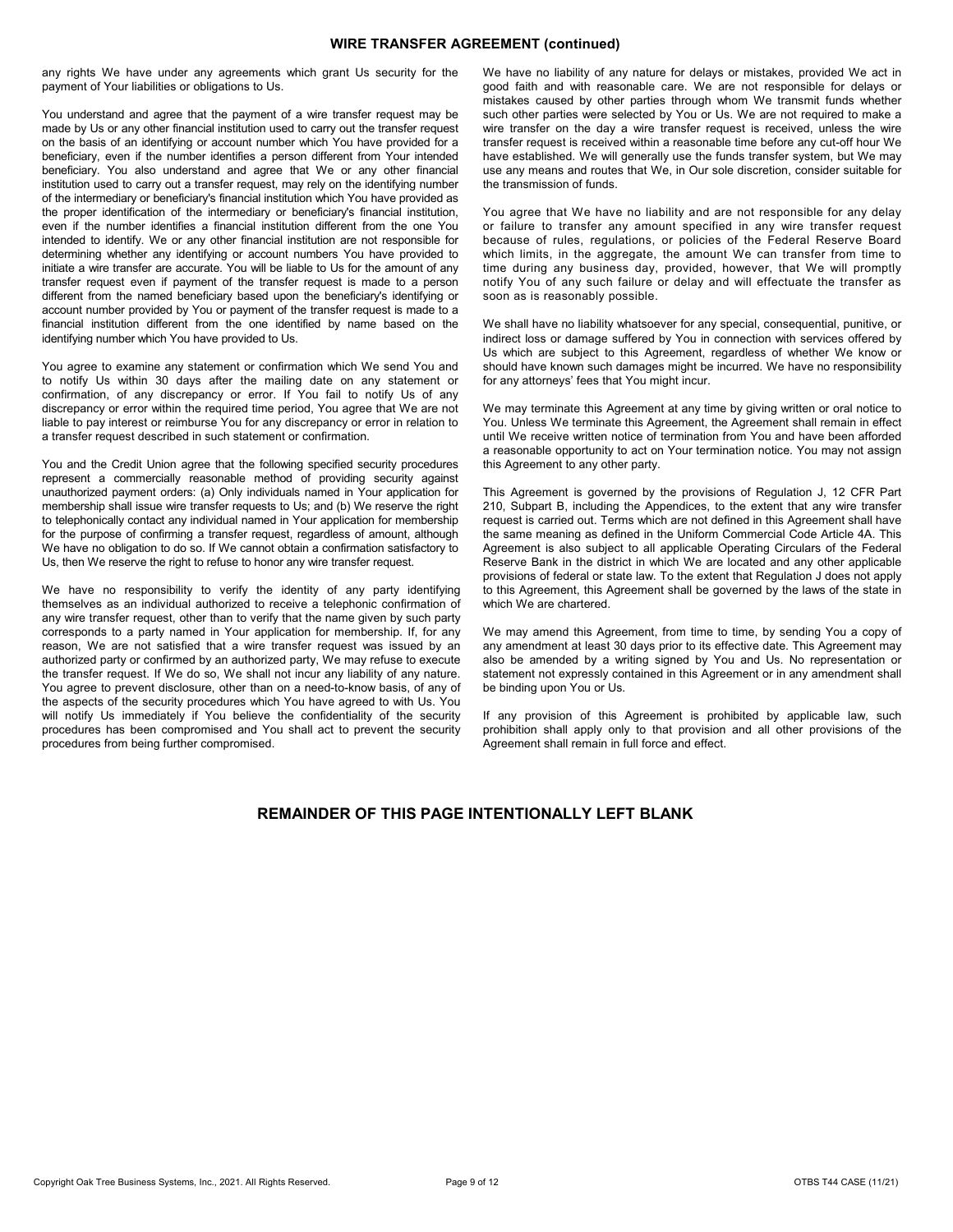## **THIS PAGE INTENTIONALLY LEFT BLANK**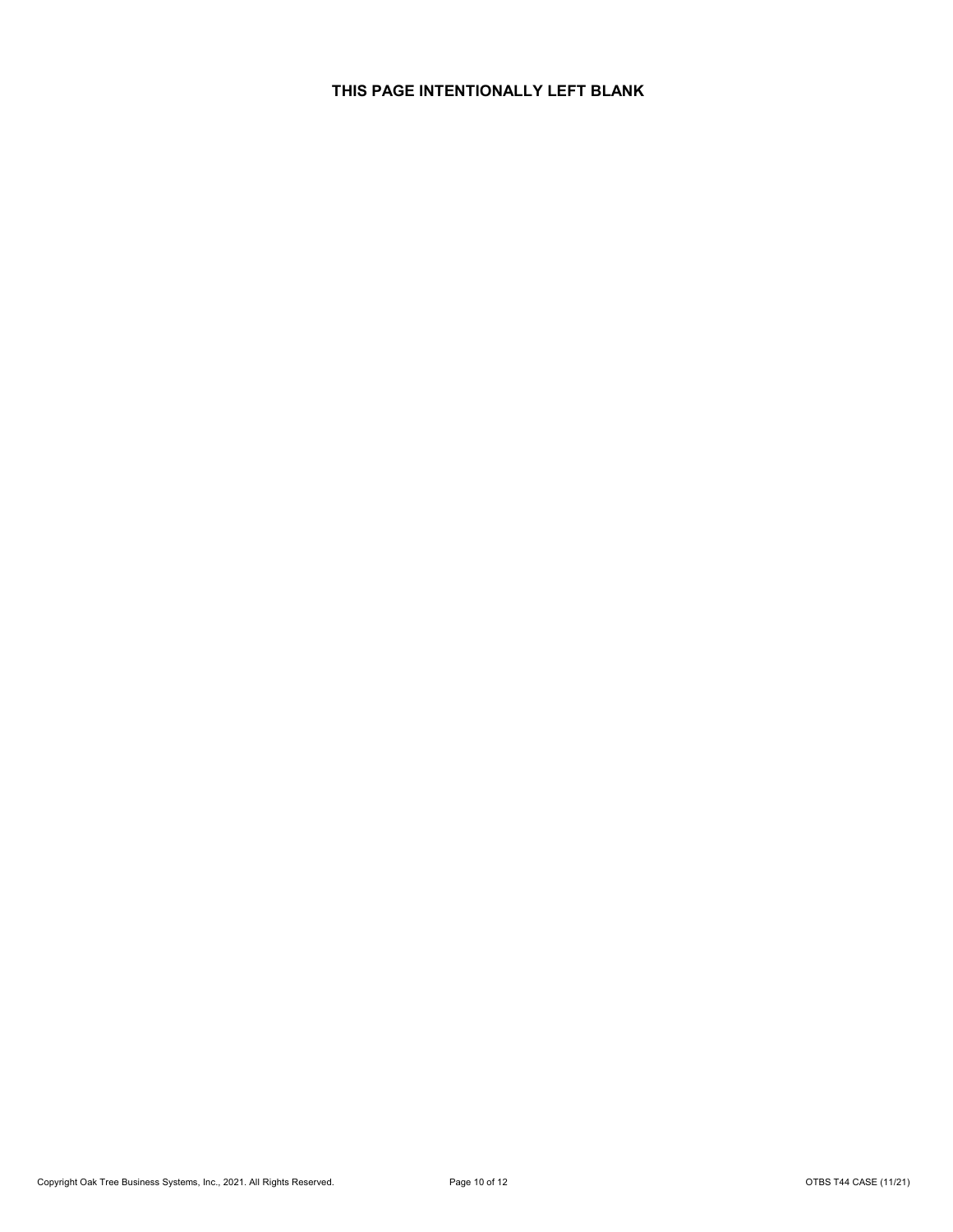## **PRIVACY POLICY**

| <b>FACTS</b>                                                                                                                                                                                                                                                                                                                                                                                                                                                                                   |                                                                                    | WHAT DOES CASEBINE COMMUNITY CREDIT UNION<br>DO WITH YOUR PERSONAL INFORMATION?                                                                                                                                                                                                                                                  |                                                                                                          |  |
|------------------------------------------------------------------------------------------------------------------------------------------------------------------------------------------------------------------------------------------------------------------------------------------------------------------------------------------------------------------------------------------------------------------------------------------------------------------------------------------------|------------------------------------------------------------------------------------|----------------------------------------------------------------------------------------------------------------------------------------------------------------------------------------------------------------------------------------------------------------------------------------------------------------------------------|----------------------------------------------------------------------------------------------------------|--|
| Why?                                                                                                                                                                                                                                                                                                                                                                                                                                                                                           |                                                                                    | Financial companies choose how they share Your personal information. Federal law gives consumers<br>the right to limit some but not all sharing. Federal law also requires Us to tell You how We collect, share,<br>and protect Your personal information. Please read this notice carefully to understand what We do.           |                                                                                                          |  |
| What?                                                                                                                                                                                                                                                                                                                                                                                                                                                                                          | Us. This information can include:<br>$\bullet$<br>credit history and credit scores | The types of personal information We collect and share depend on the product or service You have with<br>Social Security number and income<br>account balances and payment history                                                                                                                                               |                                                                                                          |  |
| How?                                                                                                                                                                                                                                                                                                                                                                                                                                                                                           |                                                                                    | All financial companies need to share customers' personal information to run their everyday business. In the<br>section below, We list the reasons financial companies can share their customers' personal information, the<br>reasons Casebine Community Credit Union chooses to share, and whether You can limit this sharing. |                                                                                                          |  |
|                                                                                                                                                                                                                                                                                                                                                                                                                                                                                                | Reasons We can share Your personal information                                     | Does the Credit Union share?                                                                                                                                                                                                                                                                                                     | <b>Can You limit this sharing?</b>                                                                       |  |
| For Our everyday business purposes - such as to<br>process Your transactions, maintain Your account(s),<br>respond to court orders and legal investigations, or<br>report to credit bureaus                                                                                                                                                                                                                                                                                                    |                                                                                    | <b>YES</b>                                                                                                                                                                                                                                                                                                                       | <b>NO</b>                                                                                                |  |
| For Our marketing purposes - to offer Our products<br>and services to You                                                                                                                                                                                                                                                                                                                                                                                                                      |                                                                                    | <b>YES</b>                                                                                                                                                                                                                                                                                                                       | <b>NO</b>                                                                                                |  |
| For joint marketing with other financial companies                                                                                                                                                                                                                                                                                                                                                                                                                                             |                                                                                    | <b>YES</b>                                                                                                                                                                                                                                                                                                                       | <b>YES</b>                                                                                               |  |
| For Our affiliates' everyday business purposes -<br>information about Your transactions and experiences                                                                                                                                                                                                                                                                                                                                                                                        |                                                                                    | <b>NO</b>                                                                                                                                                                                                                                                                                                                        | <b>WE DON'T SHARE</b>                                                                                    |  |
| For Our affiliates' everyday business purposes -<br>information about Your creditworthiness                                                                                                                                                                                                                                                                                                                                                                                                    |                                                                                    | <b>NO</b>                                                                                                                                                                                                                                                                                                                        | <b>WE DON'T SHARE</b>                                                                                    |  |
| For affiliates to market to You                                                                                                                                                                                                                                                                                                                                                                                                                                                                |                                                                                    | <b>NO</b>                                                                                                                                                                                                                                                                                                                        | <b>WE DON'T SHARE</b>                                                                                    |  |
| For non-affiliates to market to You                                                                                                                                                                                                                                                                                                                                                                                                                                                            |                                                                                    | <b>NO</b>                                                                                                                                                                                                                                                                                                                        | <b>WE DON'T SHARE</b>                                                                                    |  |
| Mail the form below,<br><b>To limit Our</b><br>$\bullet$<br>sharing<br>Call (800) 242-3476 - Our menu will prompt You through Your choice, or<br>Visit Us online at www.casebine.com<br>Please note:<br>If You are a new member, We can begin sharing Your information 30 days from the date We sent this<br>notice. When You are no longer Our member, We continue to share Your information as described in<br>this notice.<br>However, You can contact Us at any time to limit Our sharing. |                                                                                    |                                                                                                                                                                                                                                                                                                                                  |                                                                                                          |  |
| <b>Questions?</b>                                                                                                                                                                                                                                                                                                                                                                                                                                                                              | Call (800) 242-3476 or go to www.casebine.com                                      |                                                                                                                                                                                                                                                                                                                                  |                                                                                                          |  |
| <b>Mail-in Form</b>                                                                                                                                                                                                                                                                                                                                                                                                                                                                            |                                                                                    |                                                                                                                                                                                                                                                                                                                                  |                                                                                                          |  |
| Mark any/all You want to limit:<br>$\Box$ Do not share my personal information with other financial companies to jointly market to me.                                                                                                                                                                                                                                                                                                                                                         |                                                                                    |                                                                                                                                                                                                                                                                                                                                  |                                                                                                          |  |
| <b>Name</b><br><b>Address</b><br>City, State ZIP<br><b>Account Number(s)</b>                                                                                                                                                                                                                                                                                                                                                                                                                   |                                                                                    |                                                                                                                                                                                                                                                                                                                                  | Mail to:<br><b>Casebine Community Credit Union</b><br>485 West Burlington Avenue<br>Burlington, IA 52601 |  |